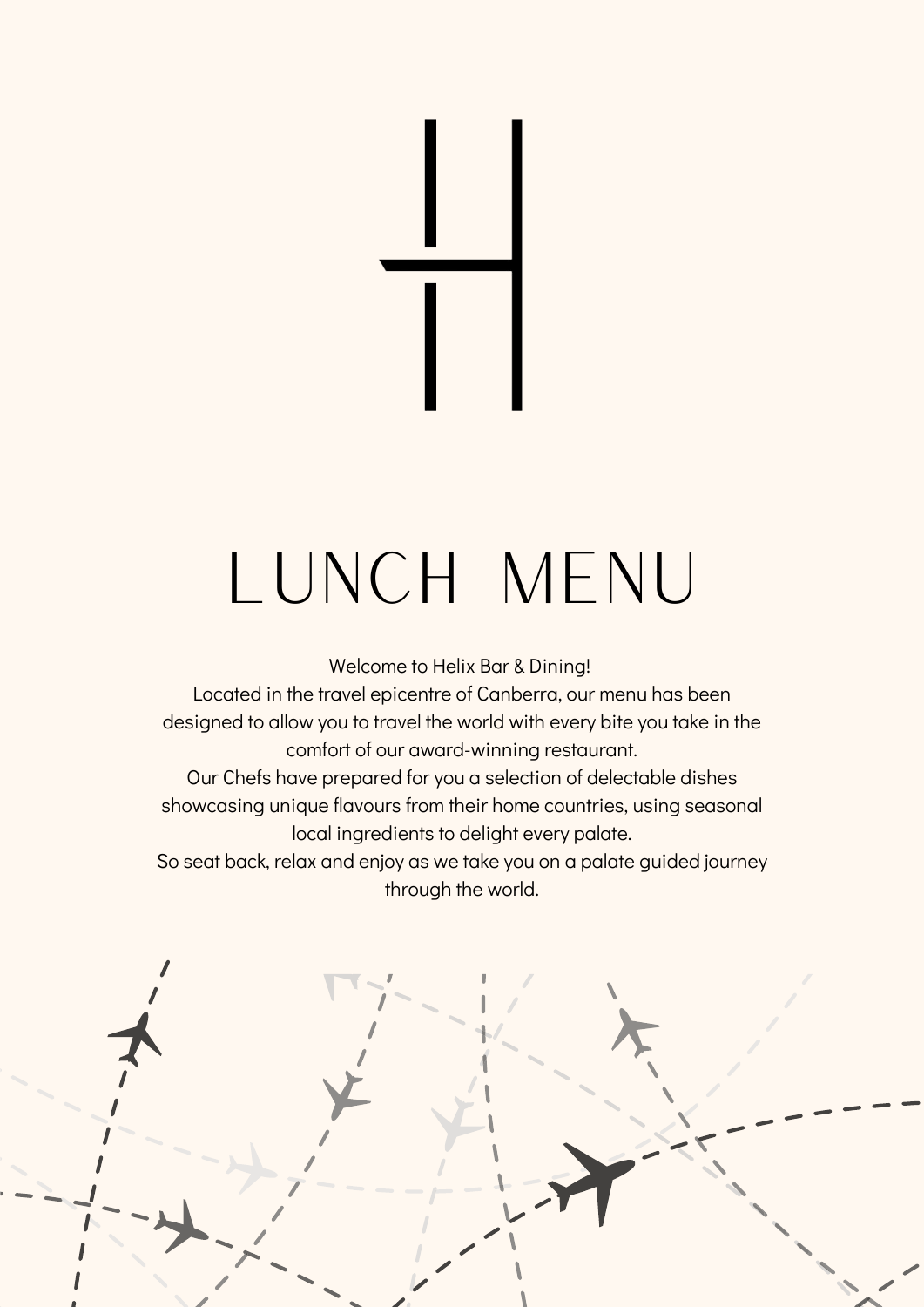

Organic sourdough 9 Pepe saya, dukkha spice, olive oil

Trio of Dips 15 Eggplant, hummus and sundried pesto, flat bread, lavosh

Burrata 18 Watermelon gazpacho, heirloom tomato, petite bouche, truffle oil

Rice flour Dusted Calamari 21 Green papaya salad, coriander lime dressing, mustard aioli

Seared Moroccan Lamb Skewers 21 Grilled flatbread, olive tapenade, crushed fetta

Stuffed Eggplant Bruschetta 21 Heirloom tomatoes, tofu, fresh basil, tapenade, balsamic glaze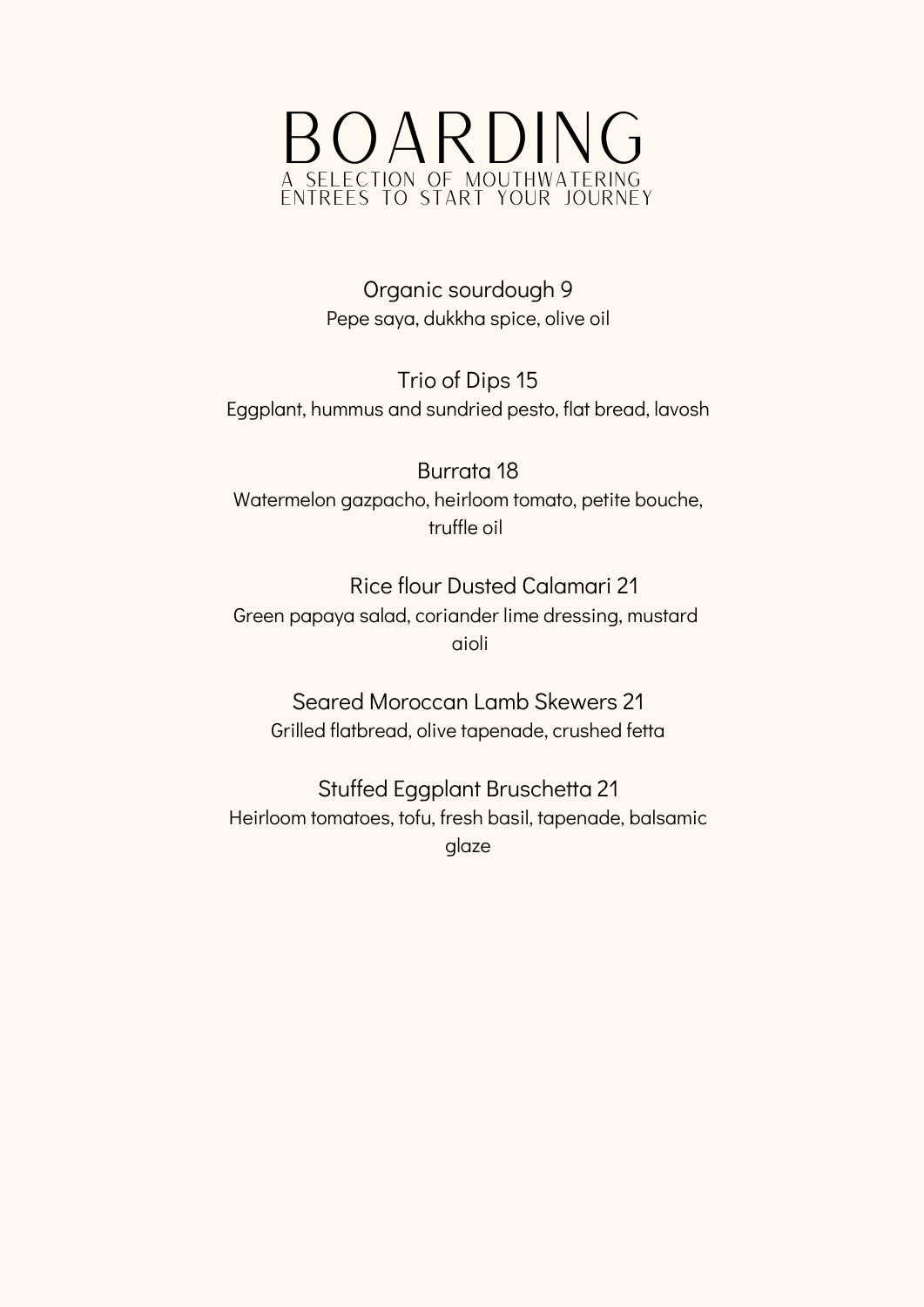

Helix Salad 17 Crunchy salad mix, juliennes of carrot, cucumber, tomatoes, onion, balsamic vinaigrette Add Chicken 6 Add Prawns 6 Add Halloumi 6

Chicken Caesar Salad 26 Caesar dressing, bacon bits, grated parmesan, focaccia crumbs, souvide chicken, hardboiled egg

Thai Beef Salad 26 Fresh herbs, cucumber, cherry tomatoes, onion, Thai red chillis, coriander lime dressing

# DOMESTIC OUR SELECTIONS OF AUSTRALIAN CLASSICS FOR THE HOMEBOUND GUESTS

Steak Sandwich 22 Lettuce, caramelized onion, tomato, melted cheese, fries, seeded aioli

> Fish and Chips 24 Lightly battered fish, tartare sauce, fries

Chicken Burger 24 Milk bun, sliced beetroot, chilli jam, aioli, lettuce, white cheddar, fries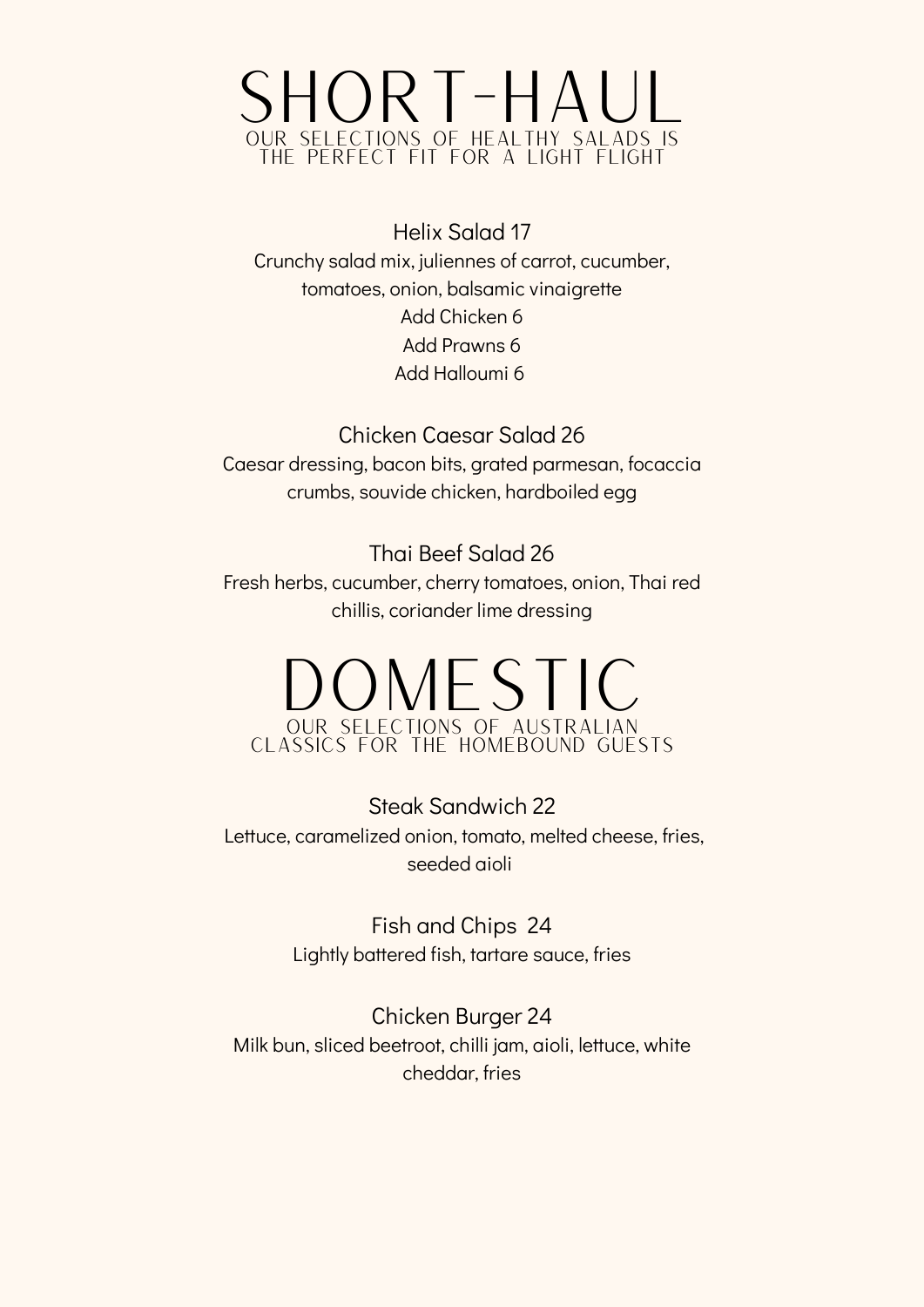# INTERNATIONAL FOR THE EXPERIENCED TASTE BUDS LOOKING FOR THE NEXT ADVENTURE

#### JOURNEY TO RIO BRAZIL Costela de Cordeiro 45

Sous vide Lamb Rack 3 points,corn salsa, roast kipfler, charred onion

#### EXPLORING NORTH INDIA

Chicken Jalfrezi 31 Mild curry, basmati rice, naan bread, poppadum

### FALLING IN LOVE IN ITALY

Helix Pizza 22 Smoked bbq hickory, chipotle pulled pork, sliced onion, provolone cheese

Margherita Pizza 22 Tomato sauce, fresh basil and mozzarella, balsamic glaze

Pumpkin Ravioli 24 Grated parmesan, black garlic mustard sauce, roasted butternut, sage

#### HOLIDAY IN THE PHILIPPINES Pork Belly Adobo 31 Twice cooked pork belly, baby bok choy, jasmine rice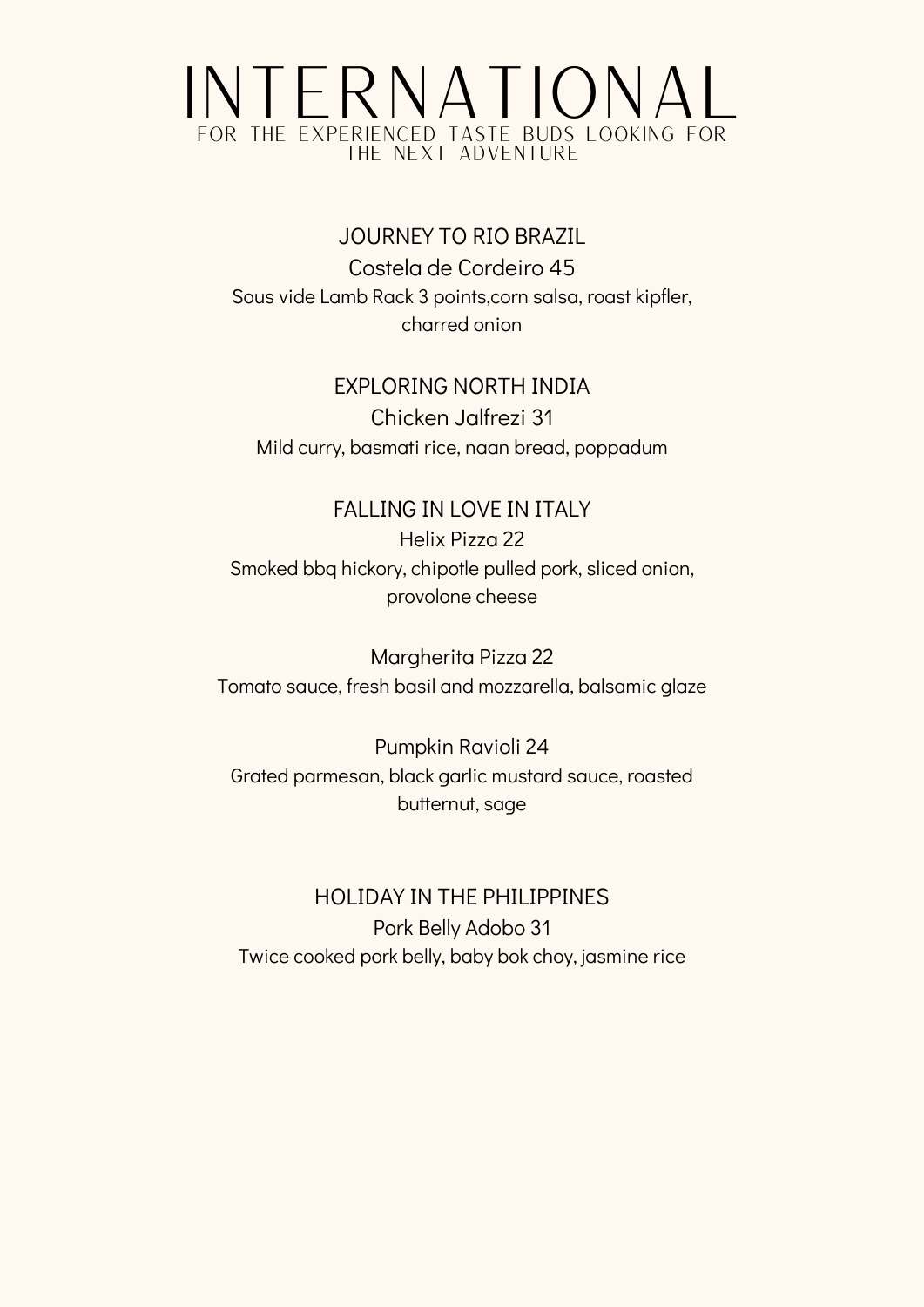# FIRST CLASS<br>NOTHING SAYS COMFORT LIKE A SELECTION SAYS COMFORT LIKE A SELECTION OF PREMIUM AUSTRALIAN CUTS

180G Beef Tenderloin 51 Your Choice of Sauce & Side

300G Prime NY Strip 45 Your Choice of Sauce & Side

200g Atlantic Salmon 37 Your Choice of Sauce & Side

#### SIDES

Roasted kipfler, cajun & garlic spiced Mix leaf salad, balsamic vinaigrette Tender stem broccolini, evoo Mash potato with tuffle oil

#### SAUCES

Creamy black mustard Porcini jus Peppercorn Argentinian chimichurri